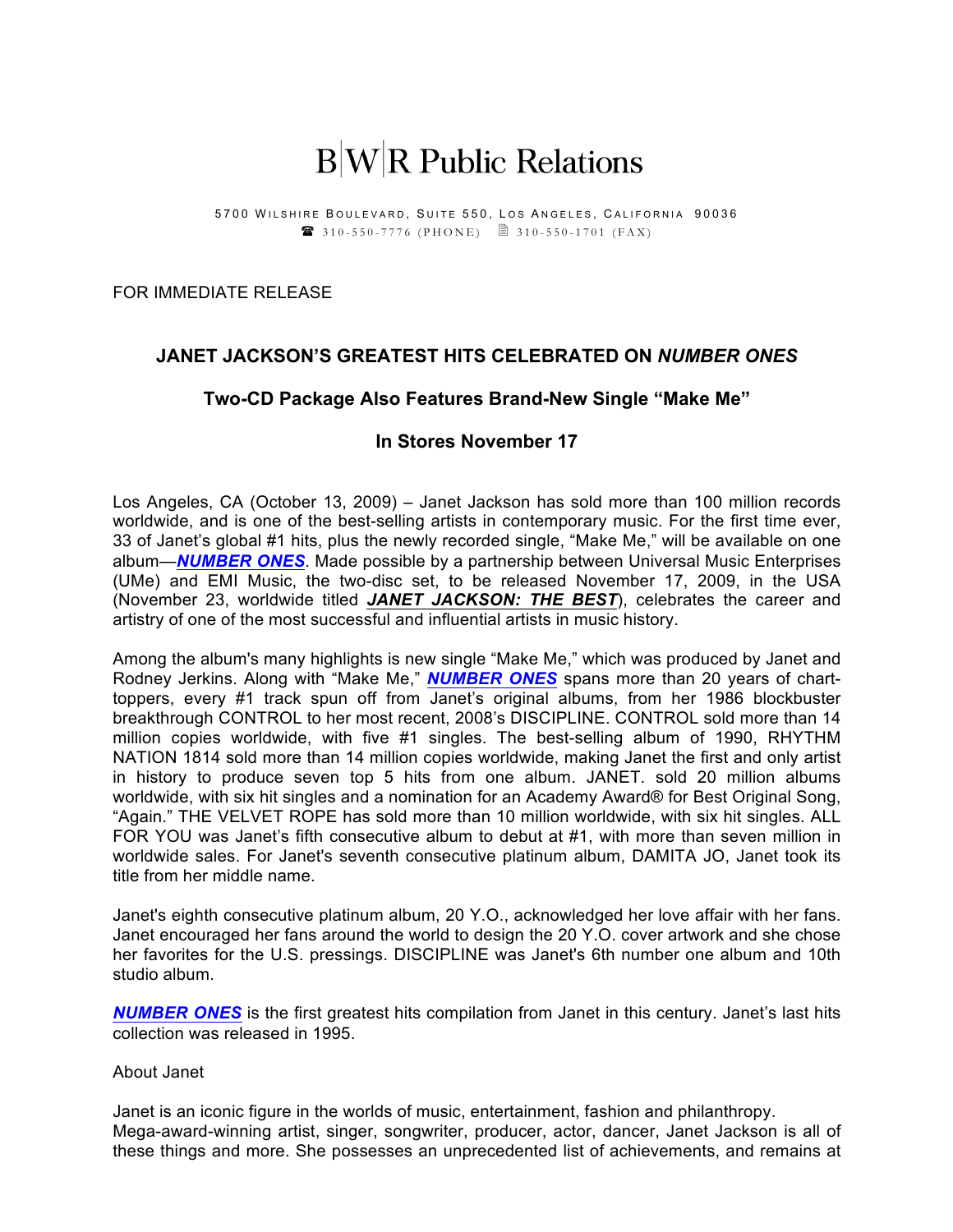the forefront of her craft, a true inspiration. As an artist, Janet excites, enlightens, leads, and embraces her audience with insights into life's meaning and our deepest feelings. Her vocal gifts, musical style, choreography, lyrical exploration, and awareness of the human condition has made her one of the top artists of our time as well as a leading influence on people around the globe. Through words and actions, she has set an example of generosity, of empowerment, of compassion, and helped to lead efforts addressing some of society's greatest challenges.

As an actor, Janet made her big screen debut in 1993 with *Poetic Justice*, in which she starred opposite hip-hop legend Tupac Shakur and actress Regina King. Her ballad "Again" was featured in the film and received both a Golden Globe and Academy Award nomination. In the box office smash *Nutty Professor II: The Klumps*, Janet made her second feature film appearance as Denise Gaines, opposite Academy Award nominee Eddie Murphy. *Nutty Professor II became* her second film to open at number one at the box office. In her third feature film, Tyler Perry's *Why Did I Get Married?,* Janet starred opposite Tyler Perry and received an Image Award for Outstanding Supporting Actress in a Feature Motion Picture. The film was yet another number one opener at the box office. Janet's fourth film, Tyler Perry's *Why Did I Get Married Too*, will be released in 2010.

Janet is the only artist having Grammy nominations spanning the Dance, Pop, Rap, Rock, and R&B categories and to have number one hits on every chart except country. Among her many honors, she has accumulated 5 Grammys, multiple MTV Awards, Billboard Music Awards, and Soul Train Music Awards. Janet's concerts are stunning events that stimulate all the senses engaging mind, ears, eyes and the soul. Unbelievable choreography performed to perfection has become synonymous with Janet.

MTV presented Janet with the inaugural mtvICON Award solidifying her accomplishments and effect on pop culture. Some of the world's most recognized musical artists were enlisted to recreate the music videos and performances of her classic hits in honor of her work, influence and overall impact in the arena of music. The title of ICON was and continues to be hers.

Janet continues to focus on speaking out and giving back. Several of her tours have raised money for charities such as the Cities in Schools, and America's Promise. She has supported the Watts Willowbrook Boys & Girls Club of America, the Starlight Foundation, the Make-A-Wish Foundation, A Place Called Home providing after school programs in South Central LA, the American Foundation for AIDS Research, S.O.S. Children's Villages in South Africa, Cartier's Love Bracelet Program benefiting OCNA and sponsored an Airlift of Food and Medical supplies to famine-stricken Rwanda. Janet established the Rhythm Nation Scholarship with the UNCF and has assisted countless students striving to meet their educational goals.

She has been honored with many Humanitarian Awards due to her intense dedication to helping others. Recent honors reflecting the range of her involvement in charitable and social causes include the 2008 Humanitarian of the Year award from the Lisa Lopes Foundation, the 2008 Vanguard Award from GLAAD, and the 2004 Touching a Life Humanitarian and Philanthropic Award from the NBA. Janet's efforts have also been recognized by AIDS Project LA, the Congress for Racial Equality, and by the NAACP with their Chairman's Award. In September 2009, Janet chaired amFAR's inaugural fundraising event in Milan, Italy during Fashion Week and raised over 1.1 million dollars.

Next year, Janet will publish her first book, providing an intimate look at her life and how she has dealt with issues of self-esteem. Janet will reveal aspects not known before about her uniquely successful career in music, television and films.

Janet's next studio album is slated to be released in 2010.